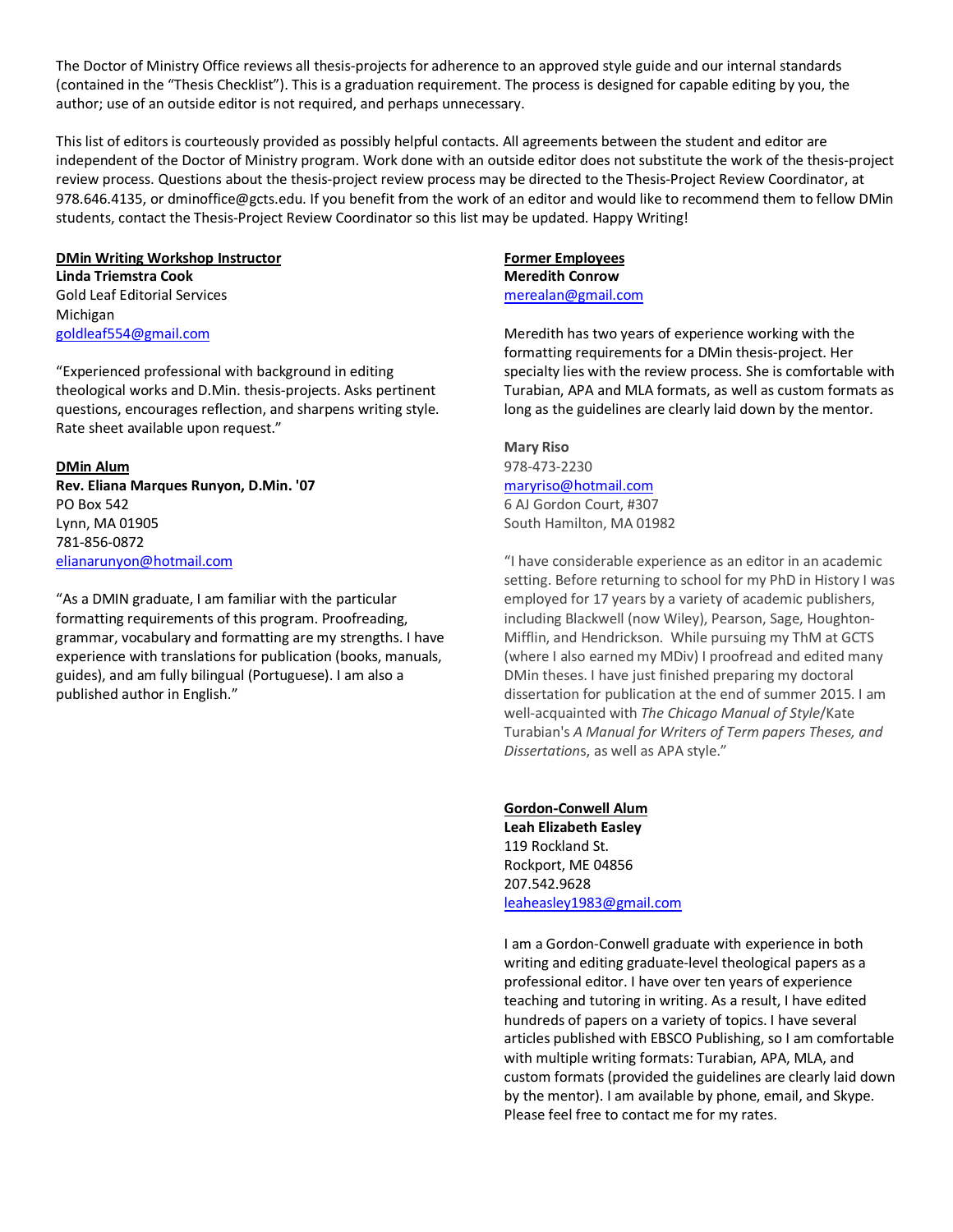## **Recommended by Professors**

**Kathleen (Kathy) Stumcke** 73 Sudbury Road Stow, MA 01775 978-568-8869

"Teaching editor who will go through the process of good writing with you. The focus is good writing not proofreading. Professional editor who can help you bring your thesisproject to a publishable point."

### **Margaret Whibley**

[www.wordwinnower.com](http://www.wordwinnower.com/)

"I am a freelance academic proofreader with a Masters degree in theology, a PhD in religious studies, and experience editing theses in a variety of formats including Turabian/Chicago, SBL and APA. My greatest strength is working with texts - theses, essays, or manuscripts - where clarity of expression and grammar are not all that they could be. The work is as much a vocation as it is a job, and this is reflected in very reasonable and negotiable charges."

## **Other Editors**

**Edna R. Payne** 131 W. Boardman St., #1208 Youngstown, Ohio 44503 330-743-2311 [edna\\_payne@yahoo.com](mailto:edna_payne@yahoo.com)

"Skills include structural format and flow, starting with a basic detailed outline, paraphrasing vs. direct quoting, and proper referencing documentation as required by the school. Experienced with students for whom English is not their first language."

#### **Julia Perry**

[julia@exousiacommunications.com](mailto:julia@exousiacommunications.com) 901-286-1915

I'm a proofreader and a dissertation editor. I have been editing dissertations for the past five years. I have taught writing and composition at various institutions of higher education. I have been involved in Christian ministry for ten years. I earned my master's degree in missions from Alliance Theological Seminary. Furthermore, I have done short-term missionary work in Ghana, Togo, Liberia, Ecuador and Peru.

# **Kristen Sagar** 3952 Arsenal Street St. Louis, MO 63116 (Work Email) [Kristen.sagar@covenantseminary.edu](mailto:Kristen.sagar@covenantseminary.edu) (Personal Email) [klp5r@hotmail.com](mailto:klp5r@hotmail.com) (Cell) 314-910-8597

"I usually work via email, but am also quite happy to work on 'hard copies' and over the telephone. I've been editing dissertations (including DMin) for 8 years, and I've also worked for the past 7 years with students who don't speak (or write!) English as their first language."

# **David Steel**

# [stainlesssteel1@verizon.net](mailto:stainlesssteel1@verizon.net)

"Thoroughly familiar with Turabian with a BA in Professional Writing from Spring Arbor University. Having been a pastor for 14 years, I have a special appreciation for the kind of work DMin students are undertaking."

## **Marvin Gilbert, Ed.D.**

[marvin.gilbert@alphanumericsolutions.com](mailto:marvin.gilbert@alphanumericsolutions.com) Skype: 208.286.1761 Cell: 972.987.9045

"I long to assist students who are discouraged, struggling to complete their field research and fearing they may never finish their degree programs. I offer a free review and evaluation of a thesis-project proposal."

# **Terri Burke, MLS**

[terri@burkeresearchedit.com](mailto:terri@burkeresearchedit.com) 781.507.1740 [www.BurkeResearchEdit.com](http://www.burkeresearchedit.com/)

"We are here to make sure that all of your ideas and hard work are represented with excellence by the written documents you submit. We serve graduate students and especially enjoy supporting students for whom English is not their first language. We edit essays, articles, term papers, research papers, theses and dissertations."

#### **Elaine Huber**

379 Long Road Manheim, PA 17545 [Writing.coach@verizon.net](mailto:Writing.coach@verizon.net) [Elaine.huber@verizon.net](mailto:Elaine.huber@verizon.net) 717-898-2880

"Interacting with candidates engaged in developing their ministry giftedness is a rewarding privilege. Most exciting is watching them become enthused about the ministry benefits of well-done research."